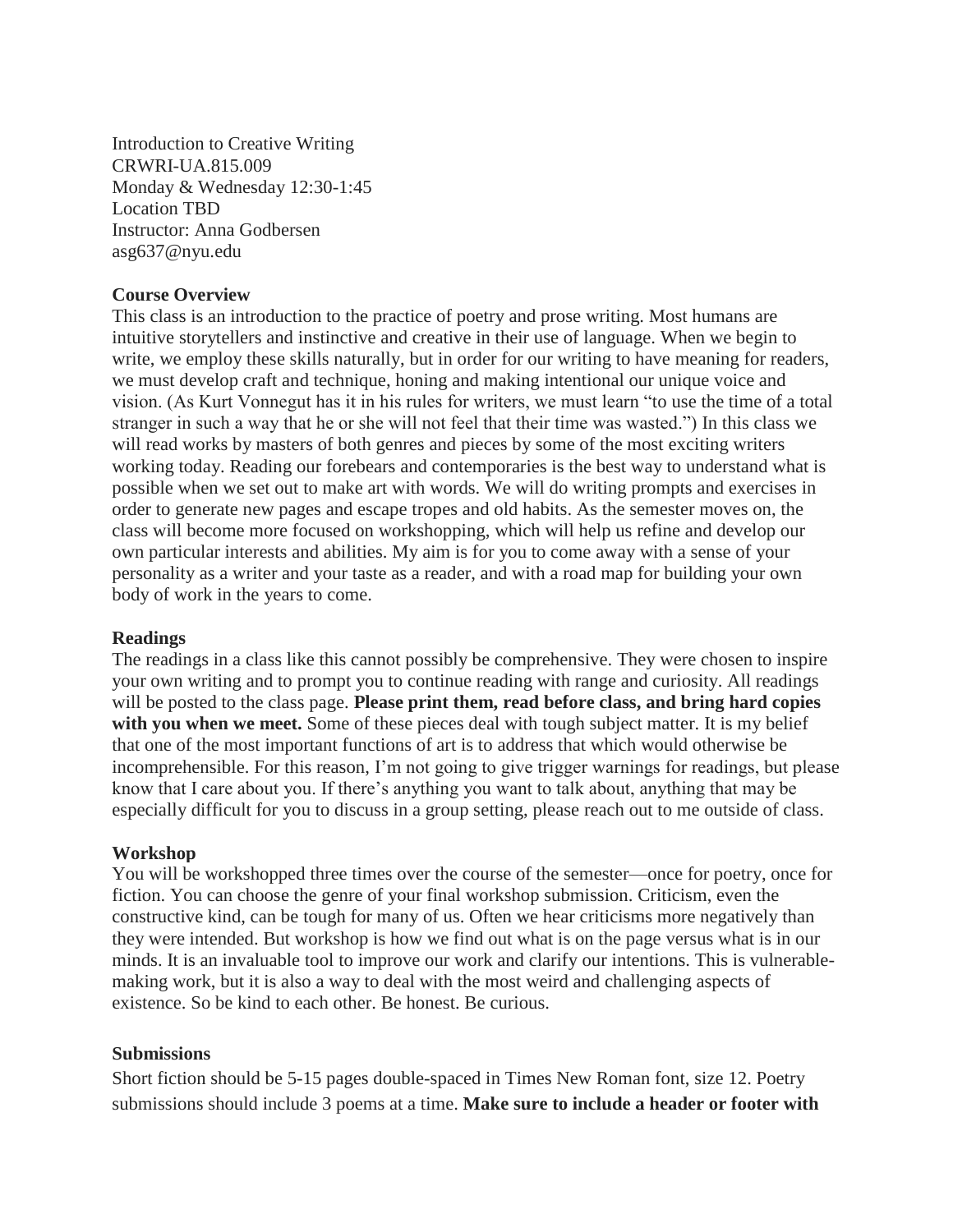**your name and page numbers.** You should submit your pages **one week before your workshop.** (So the Monday before if you're being workshopped on Monday, Wednesday before if you're being workshopped on Wednesday.) It's crucial that you submit your work on time. Your submissions can be uploaded via NYU Classes.

### **How to Workshop**

The writer will listen and takes notes while their piece is workshopped. We begin with what is working. As readers, please identify three elements of a piece that stuck with you after you finished reading. Be ready to share those elements in class. We do this to get a handle on what the work has going for it and what it is about. Then we will turn to constructive criticism. Please identify three things that confused you, that you thought might be missing from a piece, places where your attention lapsed. While we want to avoid prescription, please be generous with ideas for how the writer can better realize their vision. Remember that you are not doing the writer a favor by reading their work. **They have offered their work to the group so that we can all learn from its successes and failures** and become more skillful and adept in our writing, better at avoiding common errors, and more broad-minded when it comes to the art.

### **Workshop Responses**

You are responsible for writing a one page response for each student submission. This should be a typed, 250 word letter where you outline what's working and what isn't working in the piece. Look at the elements of craft and be as specific as possible. What is the tone of the prose? What images grabbed you? What was unclear, what was missing? What suggestions do you have for ways in which the writer can improve the piece? **You must print out the letter and bring two copies to class: one for the writer and one for me.**

## **Midterm paper**

This will be an informal 1-2 page meditation on a few of the readings we have discussed (at least one poem and one short story), what you learned from them, and how you view your goals as a writer—what interests you, what challenges you, what would you like to be able to learn how to do? **Due 3/25**

## **Final Portfolio**

At the end of the semester, you will submit a final portfolio that includes: one piece of flash fiction (1-3 pages) based on our in-class writings, one longer short story (5-15 pages), which will be a **meaningful revision** of what you submitted for your fiction workshop, and five poems, including one of the following forms (sonnet, villanelle, ode, ghazal), one haiku, and one **meaningful revision** of a poem you submitted for workshop, along with two other poems in a form of your choice. You will also include your personal **Rules for the Road**. This will be a list of 7-12 guidelines for your writing life, mixing the aesthetic and the practical. (Ex: Adverbs are strictly verboten; begin every day with ten minutes of free associative writing; keep a journal of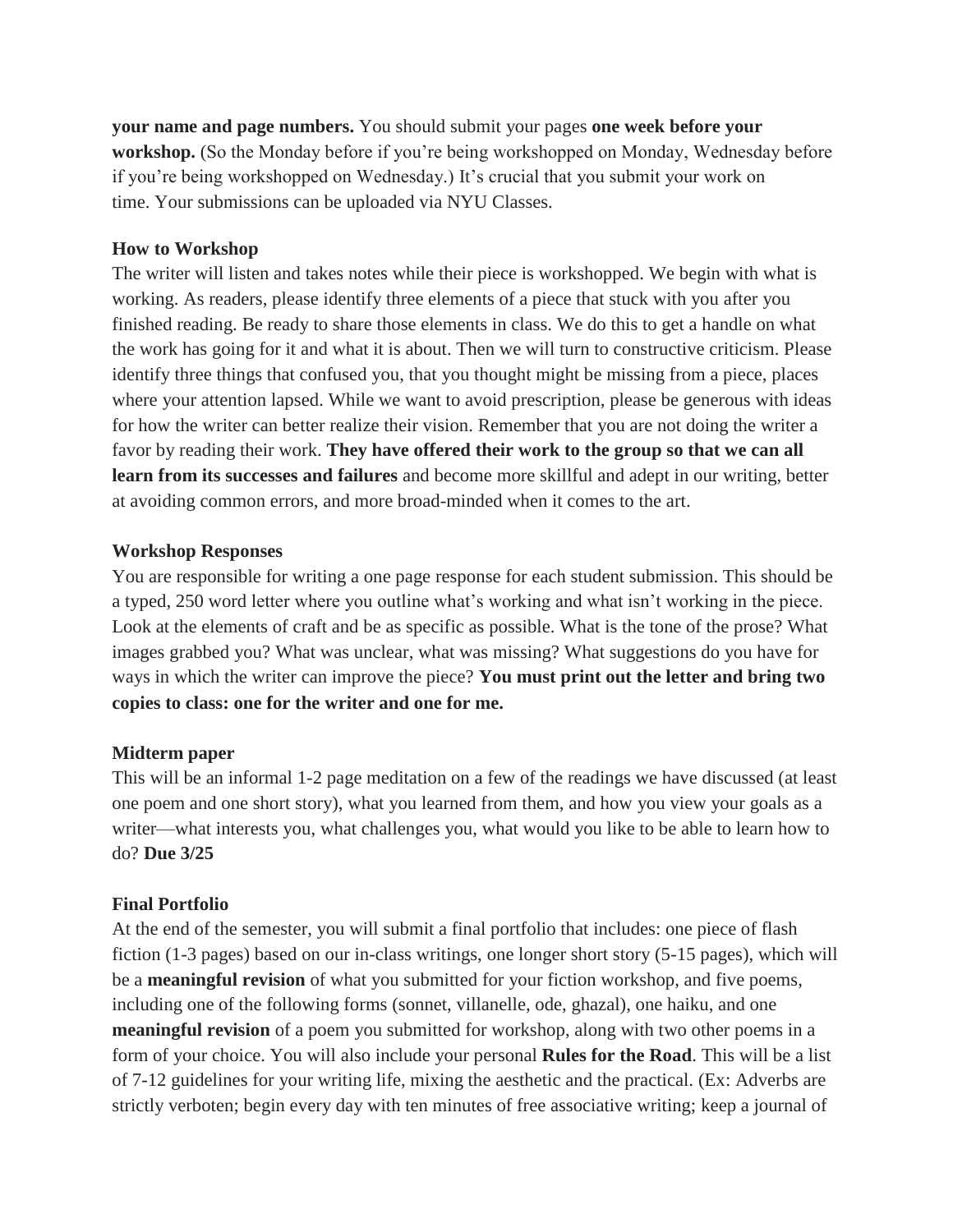ten things you noticed in the course of a day; have no friends who doubt in poetry.) These may be bits of wisdom that you gleaned from established writers, and should include specific takeaways from readings we've done over the semester, but please put them in your own words and give attribution where appropriate. On the last day of class, you will present these rules and recite a poem of at least ten lines that you have memorized (not one of your own). These presentations are required parts of your portfolio. **Due on the last day of class.**

## **Grading**

Attendance & Participation (discussions, workshop, in class exercises): 40% Writing Assignments (submissions, peer responses and midterm paper): 30% Final Portfolio: 30%

#### **Attendance**

Attendance is extremely important and counts toward your final grade. If you arrive more than 10 minutes late, it will count as an absence. You are permitted one unexcused absence. After that, each absence will lower your grade by ten percent. An excused absence is allowed with a doctor's note.

#### **Electronics**

Cell phones, laptops, and all other electronic devices aren't allowed during class. Make sure to print copies of the assigned reading and workshop pieces that we will be discussing. Bring a notebook and pen for writing exercises and to take notes. A good workshop depends on a sense of community and trust. Let's all be present together for this small part of the day.

#### **Plagiarism**

Plagiarism is strictly forbidden. Why would you do it? Don't do it. If you're caught, you will fail this course. It is theft—you are stealing from a compatriot, but also from yourself. If you are tempted, go get a copy of Tobias Wolff's *Old School*, read immediately.

#### **Disability Disclosure Statement**

Academic accommodations are available to any student with a chronic, psychological, visual, mobility, learning disability, or who is deaf or hard of hearing. Students should register with the Moses Center for Students with Disabilities at [212-998-4980,](tel:212-998-4980) or at 726 Broadway (2nd floor) or at [www.nyu.edu/csd.](http://www.nyu.edu/csd)

#### **Student Wellness Policy**

Unless there is explicit evidence in workshop that the speaker of a work is the writer themselves, we assume the speaker is fictional. However, certain content relating to murder, depression, suicide, sexual assault, or severe mental distress, such as seems to be a possible cry for help, will likely prompt the instructor's attention. Please send an email putting this work in context before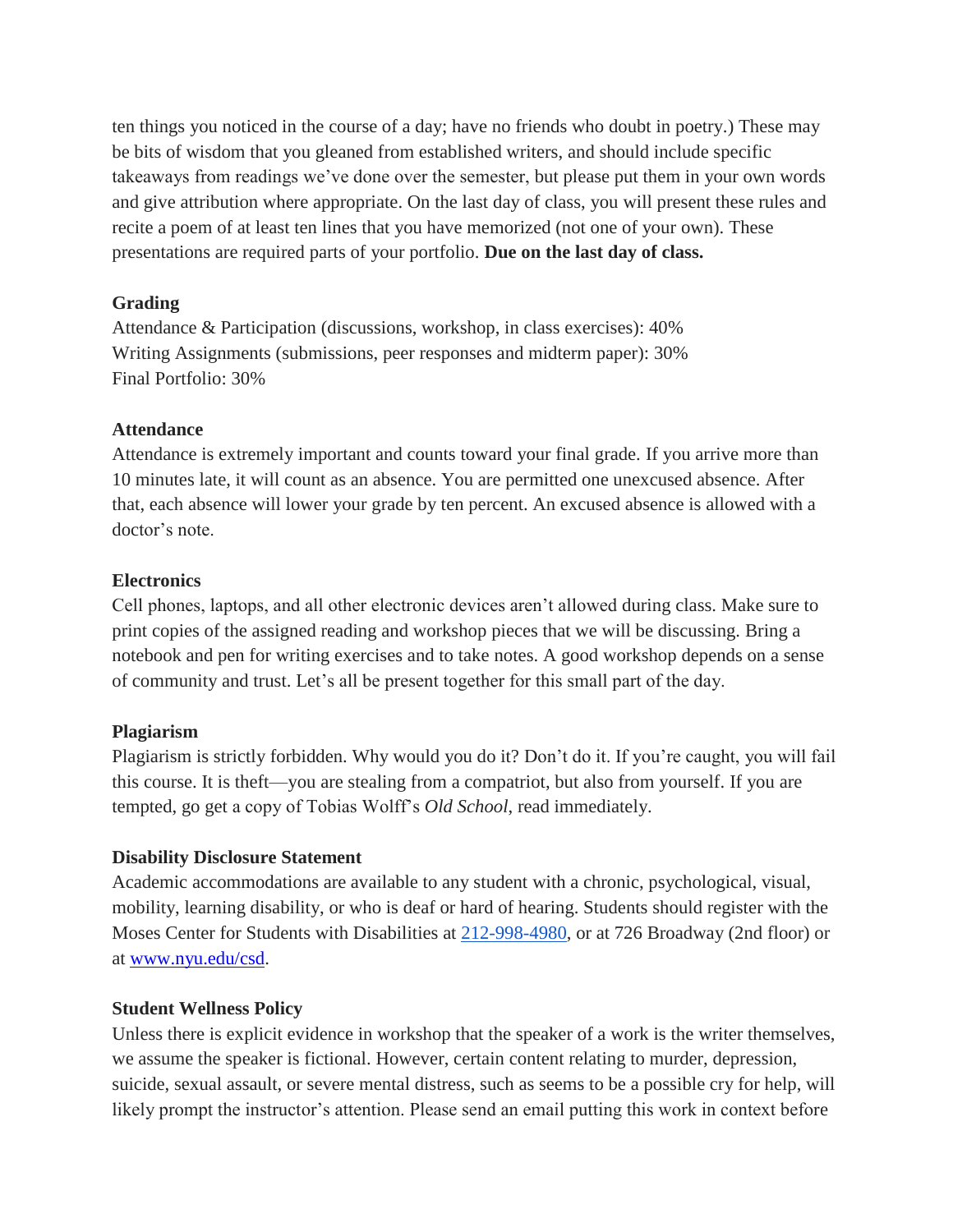submitting work, especially for workshop, that may be interpreted as such. If you do feel you need someone to talk to at any point in the semester, please feel safe to reach out to me and I can guide you to the NYU Wellness Center.

## **Office Hours**

You are welcome to come talk to me throughout the semester about any issues during office hours which will be held Friday, 2-4, in Bobst Library.

## **Schedule**

## **How should we read and what should we write?** Introductions, practicalities and intentions

M 1/27

Richard Bausch "Letter to a Young Writer" Yusef Komunyakaa "Negative Capability" From "Song of Myself"

W 1/29

James Baldwin "Sonny's Blues" Adriene Rich "Diving into the Wreck" and "Power"

M 2/3

Jhumpa Lahiri "Hell-Heaven" Chimamanda Ngozi Adichie "The Danger of a Single Story"

Advice from Toni Morrison & Tobias Wolff

W 2/5

Carolyn Forché "The Colonel" Muriel Ruykeser "Poem (I lived in the first century of world wars)" and "Efforts at Speech between two people"

Advice from: Richard Hugo & John Gardner

## **Who gets to speak?**

Character, characterization and voice Consciousness, the body, vocabulary, personal history

M 2/10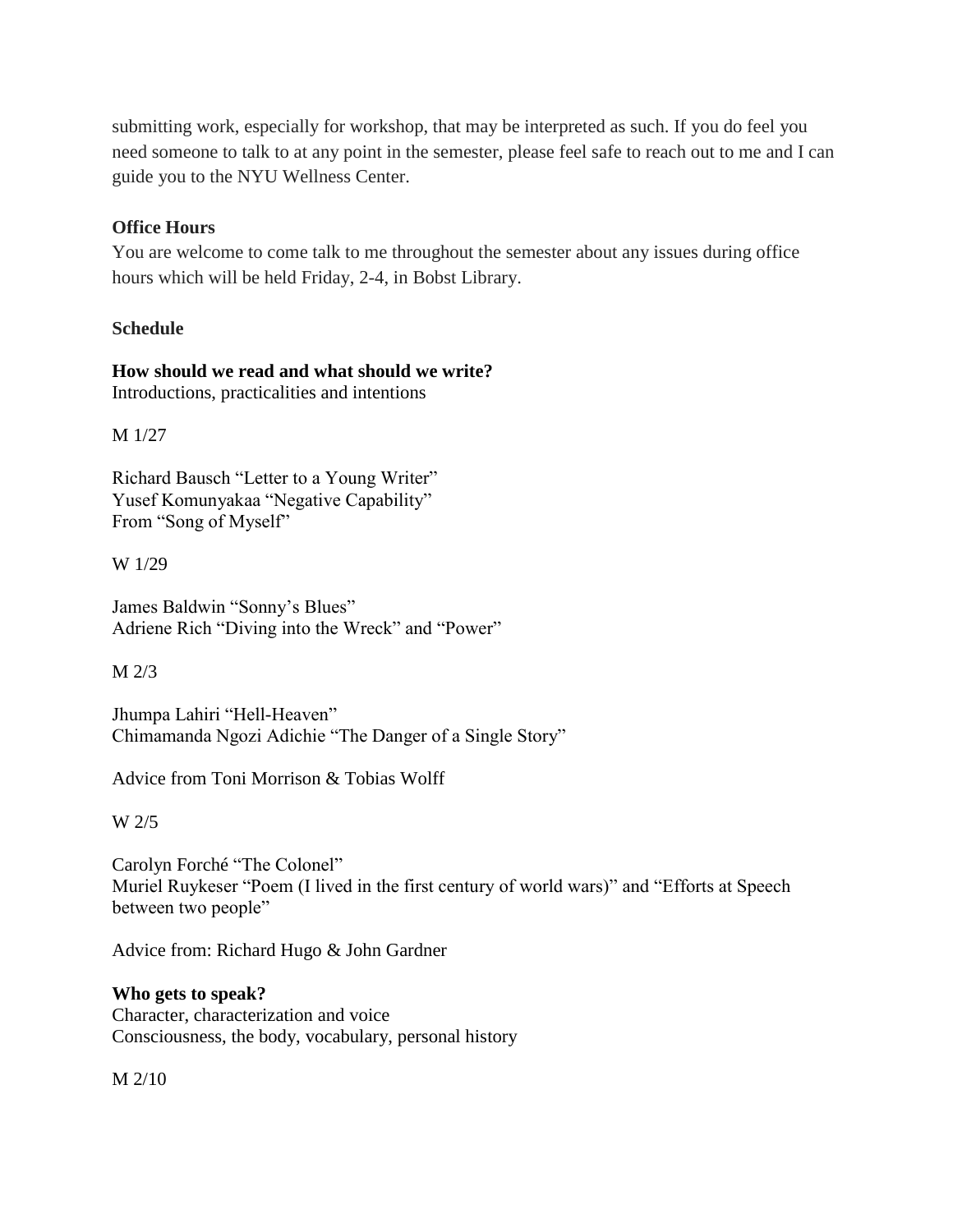Natalie Diaz "A Woman With No Legs" Anton Chekhov "The Student" Carson McCullers "The Jockey" George Saunders "Sticks"

W 2/12

Jenny Zhang "We Love You Crispina" Sharon Olds "First Boyfriend"

W 2/19

["Changeling"](https://www.poetryfoundation.org/poetrymagazine/poems/91678/changeling-5848812e490ae) by Hieu Minh Nguyen Grace Paley "Goodnight and Good Luck" Jamaica Kincaid "Girl" James Joyce "Araby"

Practice Workshop

Advice from James Wood & Hannah Tinti

**Story** What happens, and in what order? Set up and release of information

M 2/24

John Cheever "The Five-Forty-Eight" Louise Erdrich "Fleur" Robert Hass "A Story About the Body"

W 2/26

Frank O'Connor "Guests of the Nation" Natalie Diaz "My Brother at 3 a.m."

Workshop 1 Group A

Advice from Kurt Vonnegut

**Structure**

Shapes, constraints, old forms, new life

M 3/2 Tim O'Brien "The Things They Carried" Edwidge Danticat "Without Inspection" and "Children of the Sea"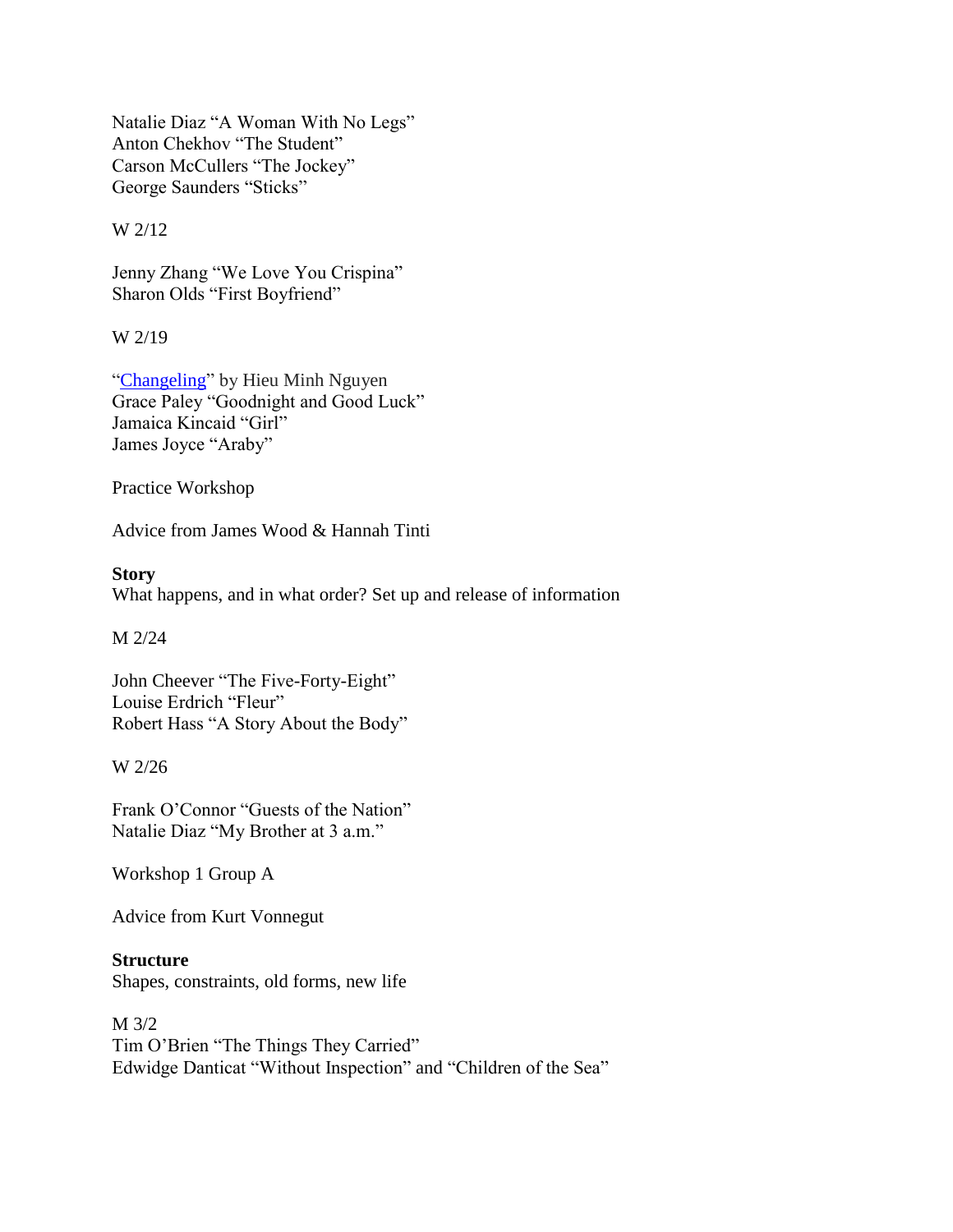W 3/4 Writing prompts Workshop 1 Group B

M 3/9

Sylvia Plath "Mad Girl's Love Song" Yusef Komunyakaa "Ghazal, After Ferguson" Odes from John Keats, Sharon Olds, Pablo Neruda

W 3/11

Sonia Sanchez "Haiku and Tanka for Harriet Tubman" Matthew Rohrer "Poem Written with Basho [A photograph]" Haikus of Basho

Workshop 1, Group C

Advice from Mary Oliver

## **Memory**

Unreliability and the treasures of the subconscious

M 3/23

Excerpts from *The Remains of the Day* Excerpts from *Another Brooklyn*  Excerpts from Joe Brainard *I Remember* 

W 3/25

Workshop 1, Group D

## **Midterm Paper due**

## **Place**

How do details create setting, how does setting create character and image?

M 3/30

Edward P. Jones "Lost in the City" and "The First Day" Richard Hugo "Degrees of Gray in Phillipsburg" Tess Gallagher "Black Silk"

W 4/1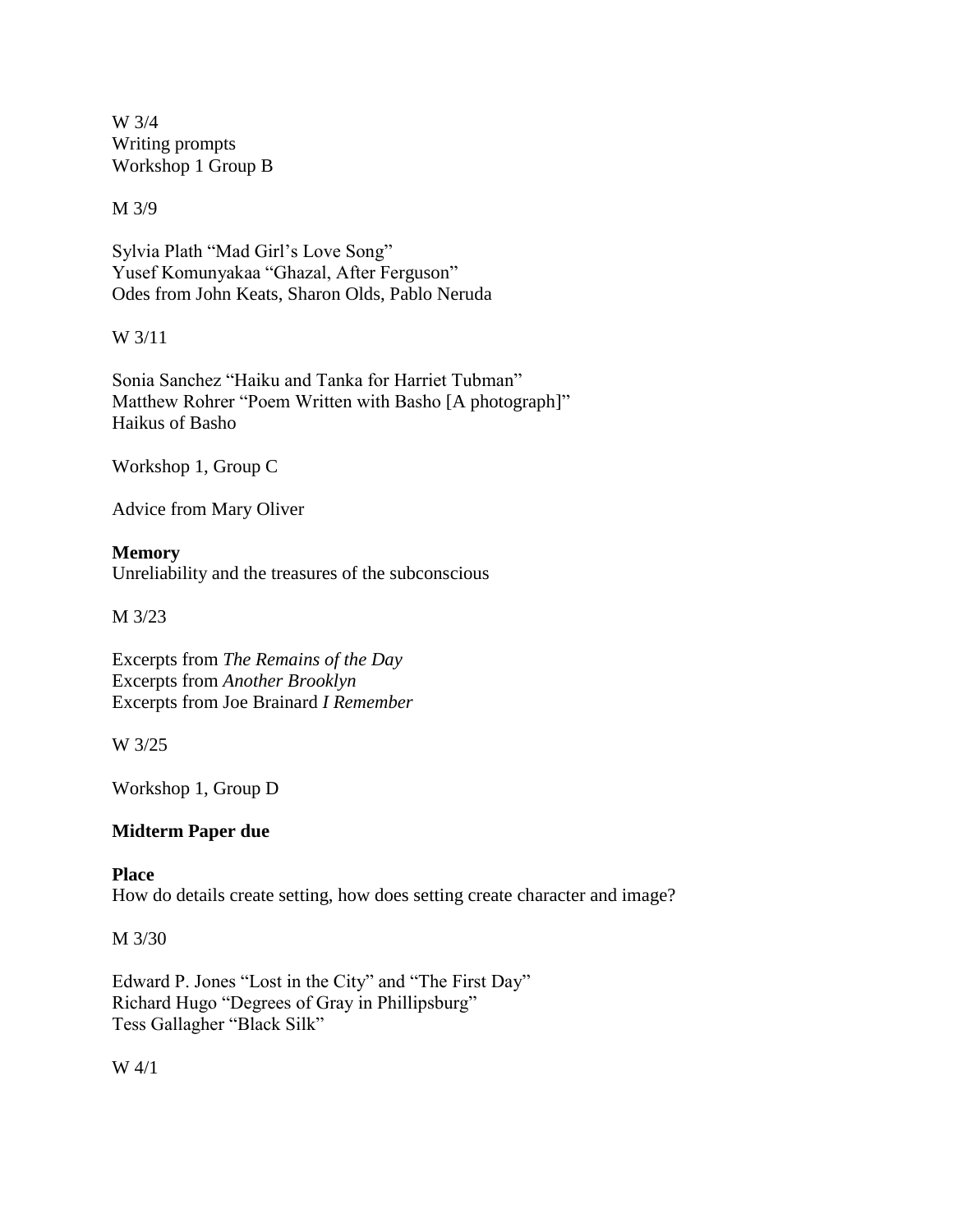Elizabeth Bishop "At the Fishhouses" William Carlos Williams "The Red Wheelbarrow"

Workshop 1, Group E

Advice from Julie Orringer and Nicole Dennis-Benn

## **Newsbringing**

How can we make lasting art that engages with a transitory culture?

M 4/6

Chimamanda Ngozi Adichie "The Arrangements" Deborah Landau "Soft Targets" W.H. Auden "September 1<sup>st</sup>, 1939"

Workshop 2, Group A

W 4/8

Curtis Sittenfeld "The Prairie Wife" Frank O'Hara "The Day Lady Died"

Workshop 2, Group B

**Listing** A useful and ancient trick to keep in your back pocket

M 4/13

Susan Minot "Lust" Carmen Maria Machado "Inventory"

Workshop 2, Group C

W 4/15

Kenneth Koch "One Train May Hide Another" excerpts from *Leaves of Grass*

Workshop 2, Group D

# **Myth, Magic and Reality**

What lies beneath the surface of our world

M 4/20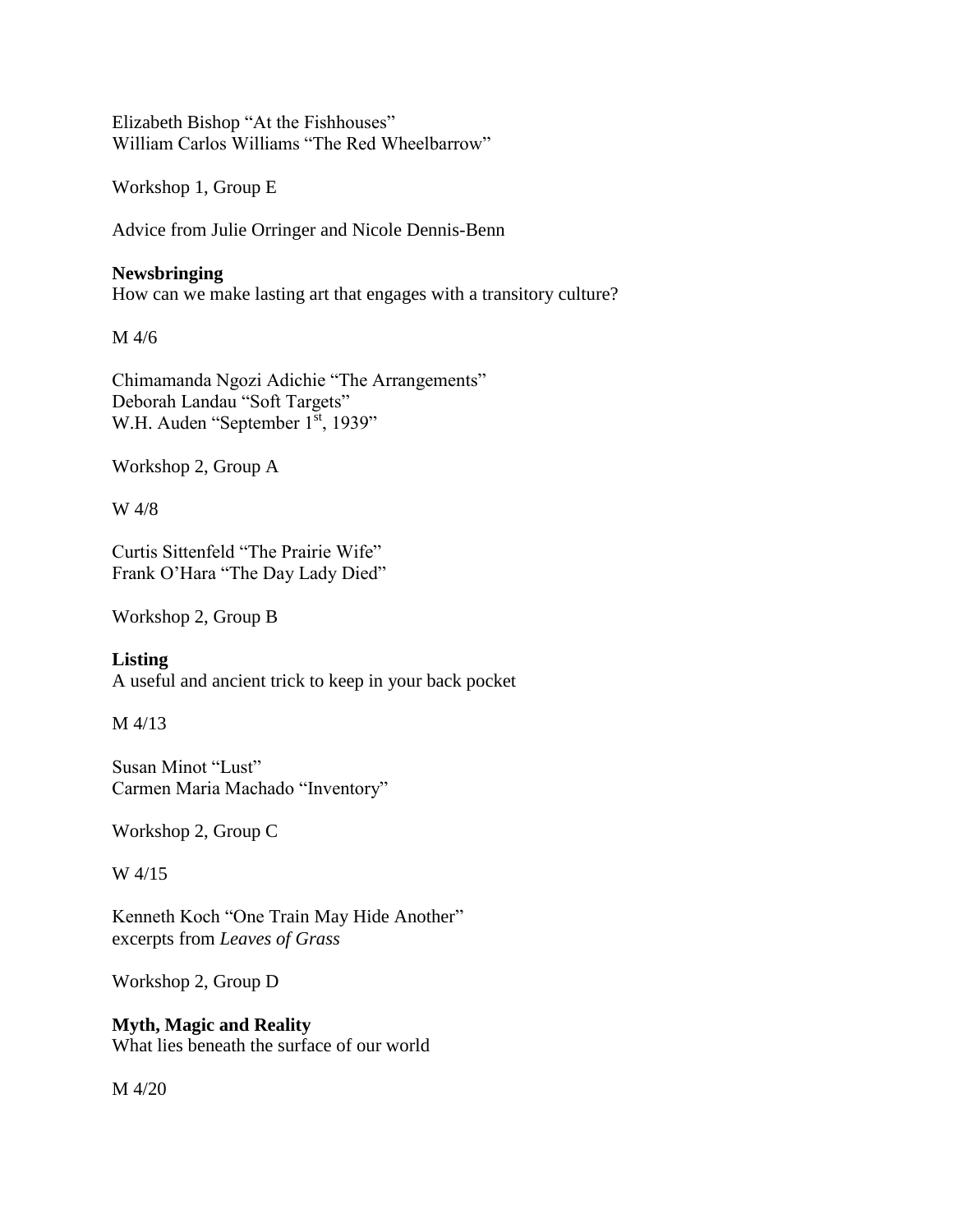Viet Dinh "Lucky Dragon" Selections from Louise Glück

Workshop 2, Group E

W 4/22

John Cheever "The Enormous Radio" Terrance Hayes "Cocktails with Orpheus"

Workshop 3, Group A

Advice from Joy Williams

## **Vision and Revision**

M 4/27

Raymond Carver "Beginners" and "What We Talk About When We Talk About Love" Early and final drafts of Sylvia Plath poems

advice from Jane Smiley

Workshop 3, Group B

W 4/29 Revision exercises

Workshop 3, Group C

## **Rules for the Road**

What kind of stories will we tell?

M 5/4

Weike Wang "Omakase"

Workshop 3, Group D

W 5/6

Rachel Eliza Griffiths "Heart of Darkness"

Workshop 3, Group E

M 5/11